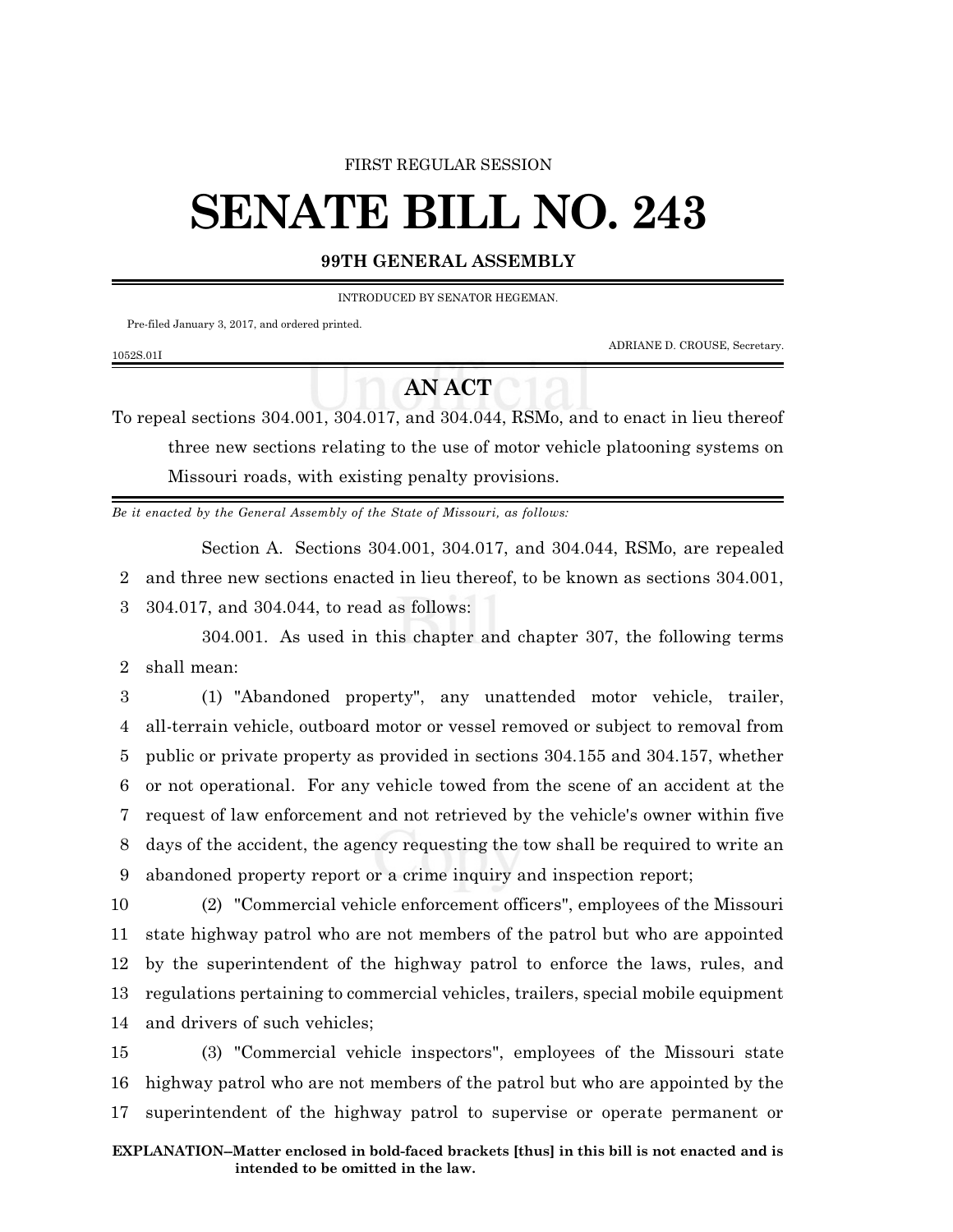portable weigh stations in the enforcement of commercial vehicle laws;

(4) "Commission", the state highways and transportation commission;

 (5) **"Connected braking system", a system by which the braking of one vehicle is electronically coordinated with the braking systems of one or more other vehicles;**

**(6)** "Department", the state transportation department;

 **[**(6)**] (7)** "Freeway", a divided state highway with four or more lanes, with no access to the throughways except the established interchanges and with no at-grade crossings;

 **[**(7)**] (8)** "Interstate highway", a state highway included in the national system of interstate highways located within the boundaries of Missouri, as officially designated or as may be hereafter designated by the state highways and transportation commission with the approval of the Secretary of Transportation, pursuant to Title 23, U.S.C., as amended;

 **[**(8)**] (9)** "Members of the patrol", the superintendent, lieutenant colonel, majors, captains, director of radio, lieutenants, sergeants, corporals and patrolmen of the Missouri state highway patrol;

 **[**(9)**] (10)** "Off-road vehicle", any vehicle designed for or capable of cross-country travel on or immediately over land, water, ice, snow, marsh, swampland, or other natural terrain without benefit of a road or trail:

(a) Including, without limitation, the following:

- a. Jeeps;
- b. All-terrain vehicles;

c. Dune buggies;

d. Multiwheel drive or low-pressure tire vehicles;

 e. Vehicle using an endless belt, or tread or treads, or a combination of tread and low-pressure tires;

f. Motorcycles, trail bikes, minibikes and related vehicles;

 g. Any other means of transportation deriving power from any source other than muscle or wind; and

- (b) Excluding the following:
- a. Registered motorboats;
- b. Aircraft;
- c. Any military, fire or law enforcement vehicle;

d. Farm-type tractors and other self-propelled equipment for harvesting

and transporting farm or forest products;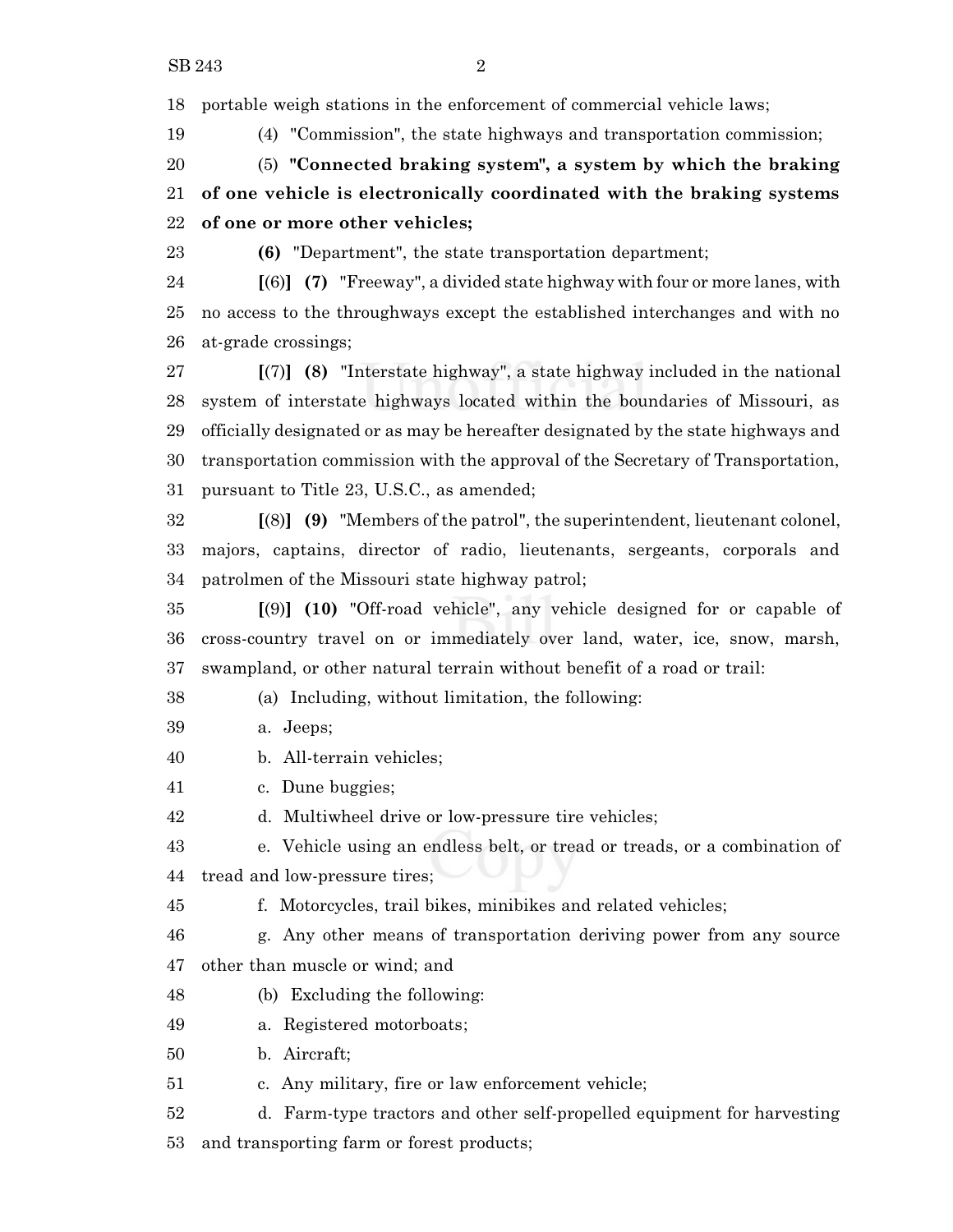e. Any vehicle being used for farm purposes, earth moving, or construction while being used for such purposes on the work site;

 f. Self-propelled lawnmowers, or lawn or garden tractors, or golf carts, while being used exclusively for their designed purpose; and

 g. Any vehicle being used for the purpose of transporting a handicapped person;

 **[**(10)**] (11)** "Person", any natural person, corporation, or other legal entity;

 **[**(11)**] (12) "Platoon", a group of individual motor vehicles that are traveling in a unified manner at electronically coordinated speeds through use of a connected braking system;**

 **(13)** "Right-of-way", the entire width of land between the boundary lines of a state highway, including any roadway;

 **[**(12)**] (14)** "Roadway", that portion of a state highway ordinarily used for vehicular travel, exclusive of the berm or shoulder;

 **[**(13)**] (15)** "State highway", a highway constructed or maintained by the state highways and transportation commission with the aid of state funds or United States government funds, or any highway included by authority of law in the state highway system, including all right-of-way;

 **[**(14)**] (16)** "Towing company", any person or entity which tows, removes or stores abandoned property;

 **[**(15)**] (17)** "Urbanized area", an area with a population of fifty thousand or more designated by the Bureau of the Census, within boundaries to be fixed by the state highways and transportation commission and local officials in cooperation with each other and approved by the Secretary of Transportation. The boundary of an urbanized area shall, at a minimum, encompass the entire urbanized area as designed by the Bureau of the Census.

304.017. 1. The driver of a vehicle shall not follow another vehicle more closely than is reasonably safe and prudent, having due regard for the speed of such vehicle and the traffic upon and the condition of the roadway **and the presence of any connected braking system operating on the vehicle**. Vehicles being driven upon any roadway outside of a business or residence district in a caravan or motorcade, whether or not towing other vehicles, shall be so operated, except in a funeral procession or in a duly authorized parade, so as to allow sufficient space between each such vehicle or combination of vehicles as to enable any other vehicle to overtake or pass such